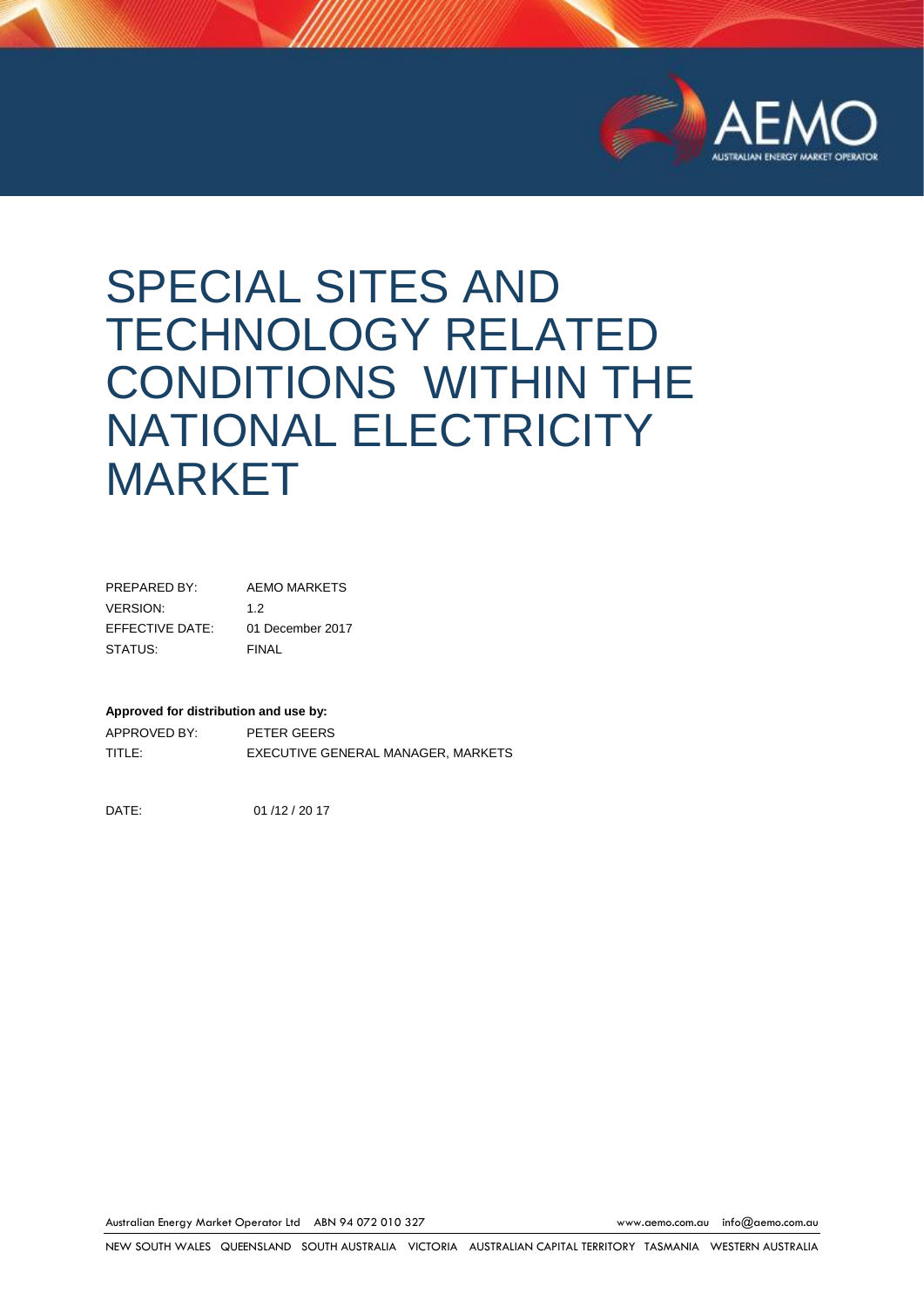

# **VERSION RELEASE HISTORY**

| <b>Version</b> | <b>Effective Date</b> | <b>Summary of Changes</b>                              |
|----------------|-----------------------|--------------------------------------------------------|
| 1.0            | 1 April 2011          | Initial Version                                        |
| 1.1            | 1 December 2017       | Updated to incorporate AEMO's new drafting principles. |
| 1.2            | 1 December 2017       | Final Version                                          |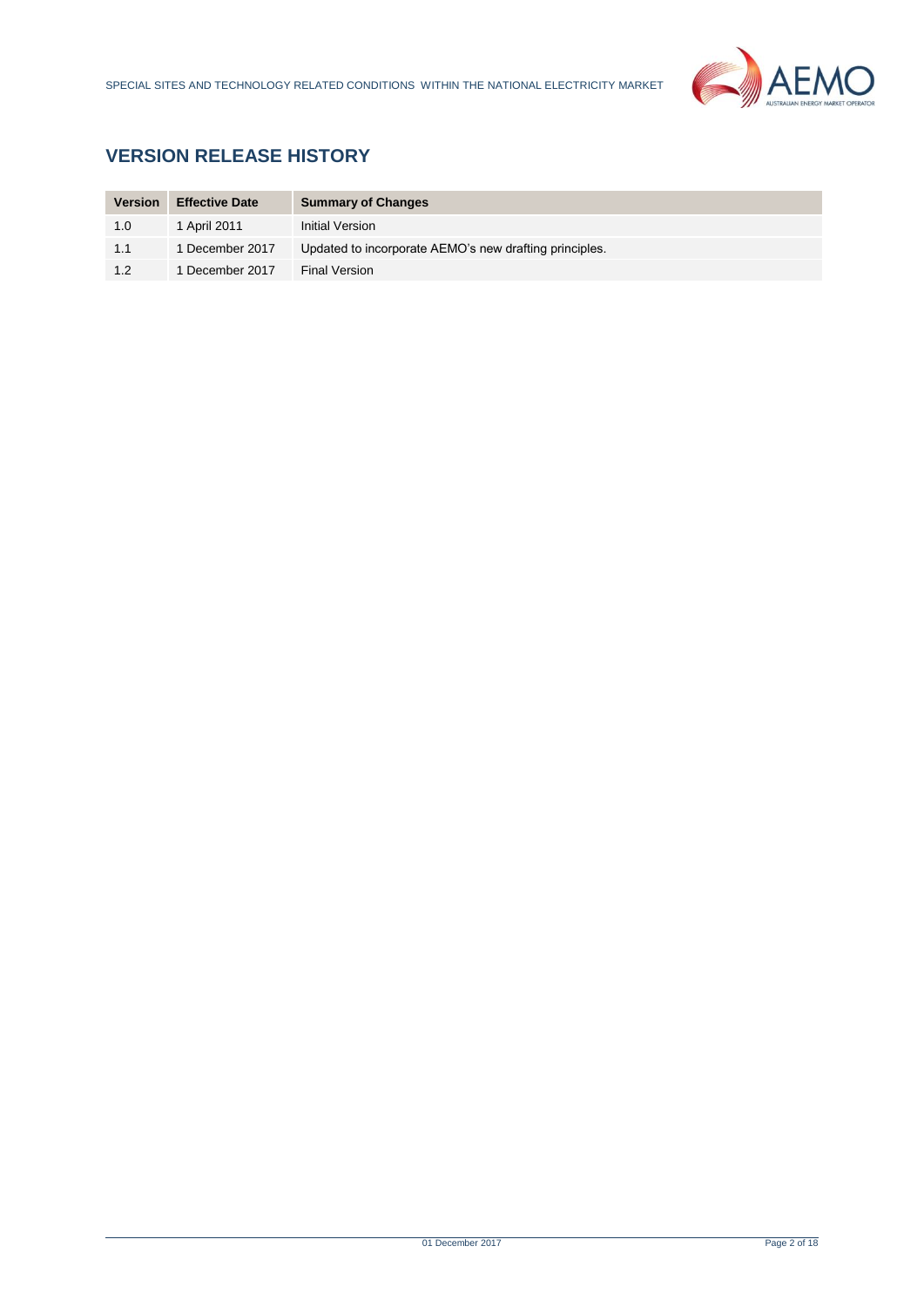

# **CONTENTS**

| 1.   | <b>INTRODUCTION</b>                                    | 4  |
|------|--------------------------------------------------------|----|
| 1.1. | Purpose and Scope                                      | 4  |
| 1.2. | Definitions and Interpretation                         | 4  |
| 1.3. | <b>Related AEMO Documents</b>                          | 4  |
| 2.   | <b>WHAT IS A SPECIAL SITE</b>                          | 4  |
| 3.   | <b>CHARACTERISTICS OF SPECIAL SITES</b>                | 4  |
| 4.   | <b>SPECIAL SITE CATEGORIES</b>                         | 5  |
| 5.   | <b>PROCESS</b>                                         | 5  |
| 6.   | <b>SPECIAL SITES</b>                                   | 6  |
| 6.1. | <b>Transmission Special Site Connection points</b>     | 6  |
| 6.2. | Interconnector Special Site Connection Points          | 8  |
| 6.3. | <b>Generator Special Site Connection Points</b>        | 9  |
|      | <b>APPENDIX A: EXAMPLES OF SPECIAL SITE CATEGORIES</b> | 12 |
|      | Type A - Metrology Configuration - Example 1           | 12 |
|      | Type A - Metrology Configuration - Example 2           | 13 |
|      | Type B - Complex Algorithm - Example 1                 | 14 |
|      | Type B - Complex Algorithm - Example 2                 | 15 |
|      | Type C - Communication Configuration - Example 1       | 16 |
|      | Type D - Cross Border - Example 1                      | 17 |
|      | Type E - Interconnector - Example 1                    | 18 |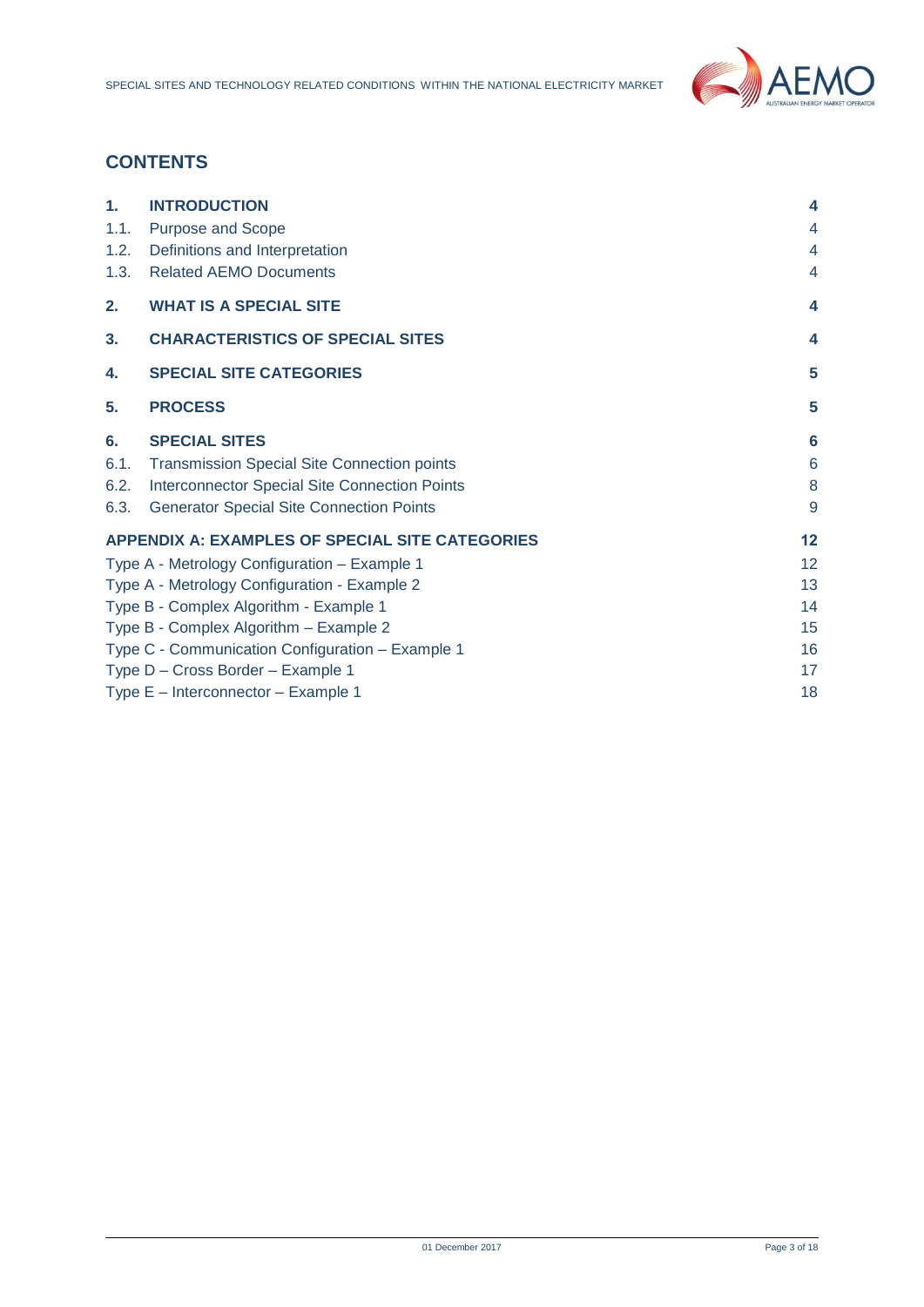

# <span id="page-3-0"></span>**1. INTRODUCTION**

## <span id="page-3-1"></span>**1.1. Purpose and Scope**

This Special Site or Technology Related Conditions document is made under the clause 7.8.12 of the NER. This document:

- describes situations where special site or technology related conditions exist in the *NEM*;
- defines the different categories of these situations; and
- provides a list of these.

This document has effect only for the purposes set out in the NER. The NER and the National Electricity Law prevail over this document to the extent of any inconsistency.

# <span id="page-3-2"></span>**1.2. Definitions and Interpretation**

The Retail Electricity Market Procedures – Glossary and Framework:

- (a) is incorporated into and forms part of this document; and
- (b) should be read with this document.

# <span id="page-3-3"></span>**1.3. Related AEMO Documents**

| <b>Title</b>                                                     | Location                                                                                                                                     |
|------------------------------------------------------------------|----------------------------------------------------------------------------------------------------------------------------------------------|
| Retail Electricity Market Procedures - Glossary<br>and Framework | http://www.aemo.com.au/Electricity/National-Electricity-Market-<br>NEM/Retail-and-metering/Glossary-and-Framework                            |
| Metrology Procedure: Part A                                      | https://www.aemo.com.au/Electricity/National-Electricity-Market-<br>NEM/Retail-and-metering                                                  |
| Metrology Procedure: Part B                                      | https://www.aemo.com.au/Electricity/National-Electricity-Market-<br>NEM/Retail-and-metering                                                  |
| Service Level Procedure (MP)                                     | https://www.aemo.com.au/Electricity/National-Electricity-Market-<br>NEM/Retail-and-metering/Metering-procedures-guidelines-and-<br>processes |
| Service Level Procedure (MDP)                                    | https://www.aemo.com.au/Electricity/National-Electricity-Market-<br>NEM/Retail-and-metering/Metering-procedures-guidelines-and-<br>processes |
| <b>CATS Procedures: NMI Procedure</b>                            | https://www.aemo.com.au/Electricity/National-Electricity-Market-<br>NEM/Retail-and-metering/Market-Settlement-and-Transfer-<br>Solutions     |

# <span id="page-3-4"></span>**2. WHAT IS A SPECIAL SITE**

As stated in clause 7.8.12(a) of the NER, AEMO may determine that special arrangements are required to support the integrity of the collection and processing of *metering data* from nominated *metering installations*, referred to as special sites or technology related conditions. These are determined by AEMO and *published* in this document (**Special Sites**).

AEMO will only consider special *metering* arrangements where Participants, having investigated all other NEM compliant *metering* arrangements, determine them not suitable.

# <span id="page-3-5"></span>**3. CHARACTERISTICS OF SPECIAL SITES**

AEMO determines that a Special Site exists where:

(a) *metering installations* at *transmission network connection points* require complex configurations and these *metering installations* are related to all of the *connection point metering installations*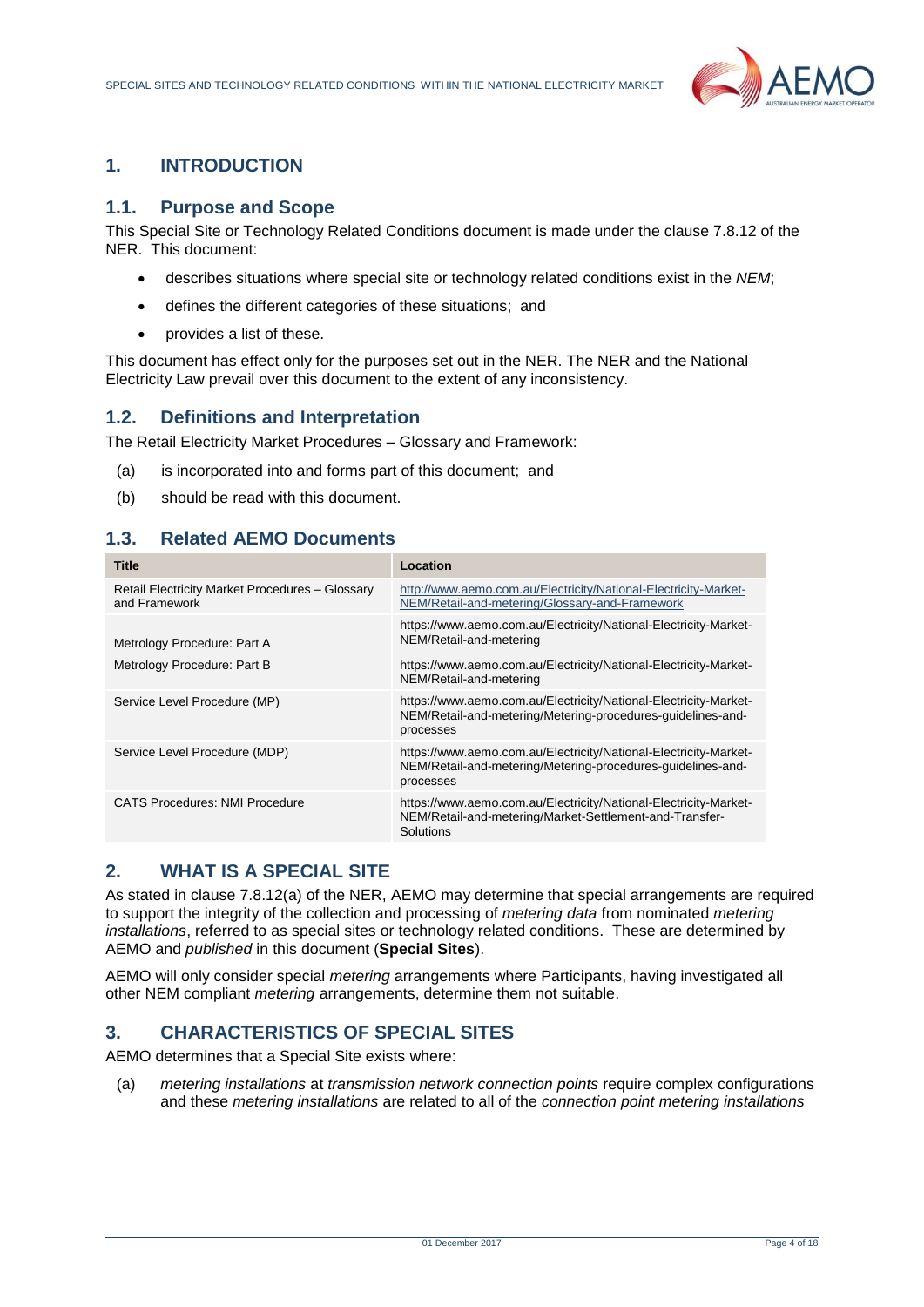

at the *transmission* node. These *metering installations* are identified by the specific TNI Code for these *transmission network connection points*;

- (b) *interconnector connection points* are associated with physical and virtual (logical) *metering installations* (i.e. all *interconnectors*). These *metering installations* will be identified by the specific unique TNI Code for these *interconnector connection points*;
- (c) *metering installations* relate to *Market Generator connection points* with complex configurations. These *metering installations* will be identified by the respective *published Market Generator* Connection Point ID<sup>1</sup>;
- (d) *metering installations* relate to cross boundary *connection points* between adjacent *distribution networks* or LRs with physical and virtual (logical) *metering installations* (i.e. all cross boundary *connection points*). Cross boundary *connection points* are referenced to respective *transmission network connection points*, and in all cases are found to be included in the complex configuration of *connection points* already classified as Special Sites. These *metering installations* will be identified by the specific TNI Code for the *transmission network connection points* to which they are related.

# <span id="page-4-0"></span>**4. SPECIAL SITE CATEGORIES**

AEMO considers that there are 5 categories of Special Site. Table 1 specifies each type by reference to clause 7.8.12(a) of the NER:

| Table 1 | <b>Special Site Categories</b> |  |
|---------|--------------------------------|--|
|         |                                |  |

| <b>Type</b> | <b>Description</b>                                                                                                                                                                                                                           | <b>NER Reference</b> |
|-------------|----------------------------------------------------------------------------------------------------------------------------------------------------------------------------------------------------------------------------------------------|----------------------|
| Type A      | Connection point(s) with a complex metrology configuration.                                                                                                                                                                                  | 7.8.12(a)(1)         |
| Type B      | Connection point(s) where the physical location or relativities of the involved metering<br>installations to the connection points(s) requires a complex algorithm for the compensation or<br>correction of <i>metering data</i> .           | 7.8.12(a)(1)         |
| Type C      | Multiple <i>metering installations</i> and <i>meters</i> pertaining to multiple <i>connection points</i> , using one<br>communications interface where congestion could occur and there is a risk to obtaining<br>metering data efficiently. | 7.8.12(a)(2)         |
| Type D      | Cross boundary/border <i>supply</i> points between <i>distribution networks</i> and LR areas where<br>logical or virtual connection points are required to settle energy flows.                                                              | 7.8.12(a)(4)         |
| Type E      | Connection points in relation to interconnectors.                                                                                                                                                                                            | 7.8.12(a)(3)         |

Examples of existing Special Sites are provided in Appendix A. The configurations in these examples are to support legacy arrangements that existed prior to the establishment of the NEM. They are not to be taken as arrangements that can be applied to new sites.

# <span id="page-4-1"></span>**5. PROCESS**

An MC, LNSP or FRMP for a *connection point* may request AEMO to remove a Special Site following alteration to the *connection point*(s) or *metering installation*(s) or its *metering data* collection arrangements. AEMO will assess the request, consult with affected Participants and if AEMO considers it appropriate, remove the Special Site from the relevant list in section 6.

An MC, LNSP or FRMP may send to AEMO a request to remove a Special Site via email to [supporthub@aemo.com.au.](mailto:supporthub@aemo.com.au)

AEMO will inform all *Registered Participants*, MDPs, MPs and ENMs of any changes to the list of Special Sites via an AEMO Communication.

l 1 Connection Point ID related to *Market Generators* is as *published* in AEMO's List of Regional Boundaries and Marginal Loss Factors, available at: [http://www.aemo.com.au/Electricity/National-Electricity-Market-NEM/Security-and-reliability/Loss-factor](http://www.aemo.com.au/Electricity/National-Electricity-Market-NEM/Security-and-reliability/Loss-factor-and-regional-boundaries/List-of-regional-boundaries-and-marginal-loss-factors-for-the-2015-16-financial-year)[and-regional-boundaries/List-of-regional-boundaries-and-marginal-loss-factors-for-the-2015-16-financial-year.](http://www.aemo.com.au/Electricity/National-Electricity-Market-NEM/Security-and-reliability/Loss-factor-and-regional-boundaries/List-of-regional-boundaries-and-marginal-loss-factors-for-the-2015-16-financial-year)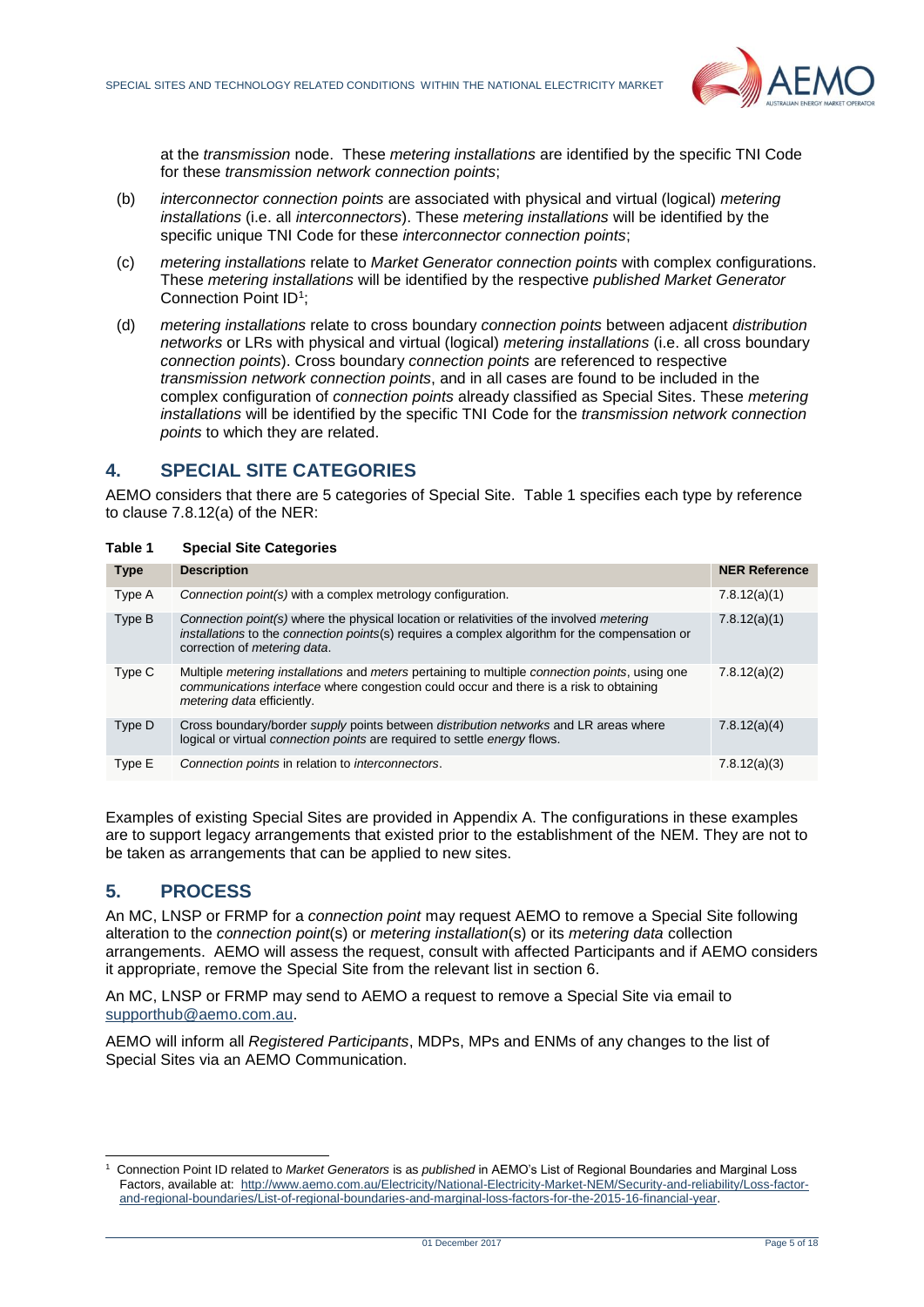

# <span id="page-5-0"></span>**6. SPECIAL SITES**

# <span id="page-5-1"></span>**6.1. Transmission Special Site Connection points**

All physical and virtual *metering installations* located at *transmission network connection points* associated with the following TNI Codes are classified as a Special Sites.

| <b>TNI (Wholesale) Name</b> | <b>TNI Code</b>  | <b>Type</b><br>A | <b>Type</b><br>в | <b>Type</b><br>$\mathbf{C}$ | <b>Type</b><br>D | <b>Type</b><br>Е |
|-----------------------------|------------------|------------------|------------------|-----------------------------|------------------|------------------|
| Canberra                    | ACA1             | X                | X                |                             |                  |                  |
| Albury                      | <b>NALB</b>      |                  | $\mathsf X$      |                             |                  |                  |
| <b>ANM</b>                  | <b>NANM</b>      |                  | X                |                             |                  |                  |
| <b>Burrinjuck</b>           | NBU <sub>2</sub> |                  | $\sf X$          |                             |                  |                  |
| Coffs Harbour               | NCH <sub>1</sub> |                  | $\sf X$          |                             |                  |                  |
| Coleambally                 | <b>NCLY</b>      |                  | X                |                             |                  |                  |
| Cooma                       | <b>NCMA</b>      |                  | $\mathsf X$      |                             |                  |                  |
| Deniliquin                  | NDN7             |                  | X                |                             |                  |                  |
| Dorrigo                     | <b>NDOR</b>      |                  | X                |                             |                  |                  |
| Dapto (Integral)            | NDT1             |                  |                  | $\mathsf X$                 |                  |                  |
| Dapto (CE)                  | NDT <sub>2</sub> |                  |                  | X                           |                  |                  |
| Dunoon (CE)                 | <b>NDUN</b>      |                  | X                |                             |                  |                  |
| Griffith                    | <b>NGRF</b>      |                  | $\sf X$          |                             |                  |                  |
| Liddell                     | NLD3             |                  | X                |                             |                  |                  |
| <b>Broadwater PS</b>        | NLS2             |                  | $\sf X$          |                             |                  |                  |
| Lismore (CE)                | NLS <sub>2</sub> |                  | X                |                             |                  |                  |
| Meadowbank (EA)             | <b>NMBK</b>      | Χ                | X                |                             |                  |                  |
| Muswellbrook                | <b>NMRK</b>      | X                |                  |                             |                  |                  |
| Murrumburrah                | <b>NMRU</b>      |                  | X                |                             |                  |                  |
| Munyang                     | NMY1             |                  | $\mathsf X$      |                             |                  |                  |
| Munyang                     | <b>NMYG</b>      |                  | $\mathsf X$      |                             |                  |                  |
| Narrabri                    | NNB <sub>2</sub> |                  | X                |                             |                  |                  |
| Inverell                    | <b>NNVL</b>      |                  | X                |                             |                  |                  |
| Pt Macquarie                | <b>NPMQ</b>      |                  | $\mathsf X$      |                             |                  |                  |
| Pyrmont                     | NPT <sub>1</sub> |                  | X                |                             |                  |                  |
| Tomago                      | <b>NTMG</b>      | X                | $\sf X$          | $\sf X$                     |                  |                  |
| Terranora (CE)              | <b>NTNR</b>      |                  | X                |                             |                  |                  |
| Taree (CE)                  | NTR <sub>2</sub> |                  | X                |                             |                  |                  |
| Tenterfield                 | <b>NTTF</b>      |                  | $\mathsf X$      |                             |                  |                  |
| Vales Pt. (EA)              | NVP1             |                  | X                |                             |                  |                  |
| Williamsdale                | <b>NWDL</b>      | X                | X                |                             |                  |                  |
| Wagga                       | NWG2             |                  | X                |                             |                  |                  |
| BHP (Waratah) (EA)          | NWR1             |                  | X                |                             |                  |                  |
| Columboola - Condamine PS   | QCND             | X                | $\mathsf X$      |                             |                  |                  |
| Cairns City                 | QCNS             |                  | Χ                |                             |                  |                  |
| Wandoan South (NW Surat)    | QWST             | X                | X                |                             |                  |                  |
| Berri (Powercor)            | SBE1             |                  | X                |                             | $\mathsf X$      |                  |
| <b>Blanche (Powercor)</b>   | SBL1             |                  | Χ                |                             | Χ                |                  |
| <b>Blyth West</b>           | <b>SBLW</b>      |                  | X                |                             |                  |                  |
| Cathedral Rocks Wind Farm   | <b>SCRK</b>      |                  | X                |                             |                  |                  |
| Kanmantoo                   | <b>SKAN</b>      |                  | X                |                             |                  |                  |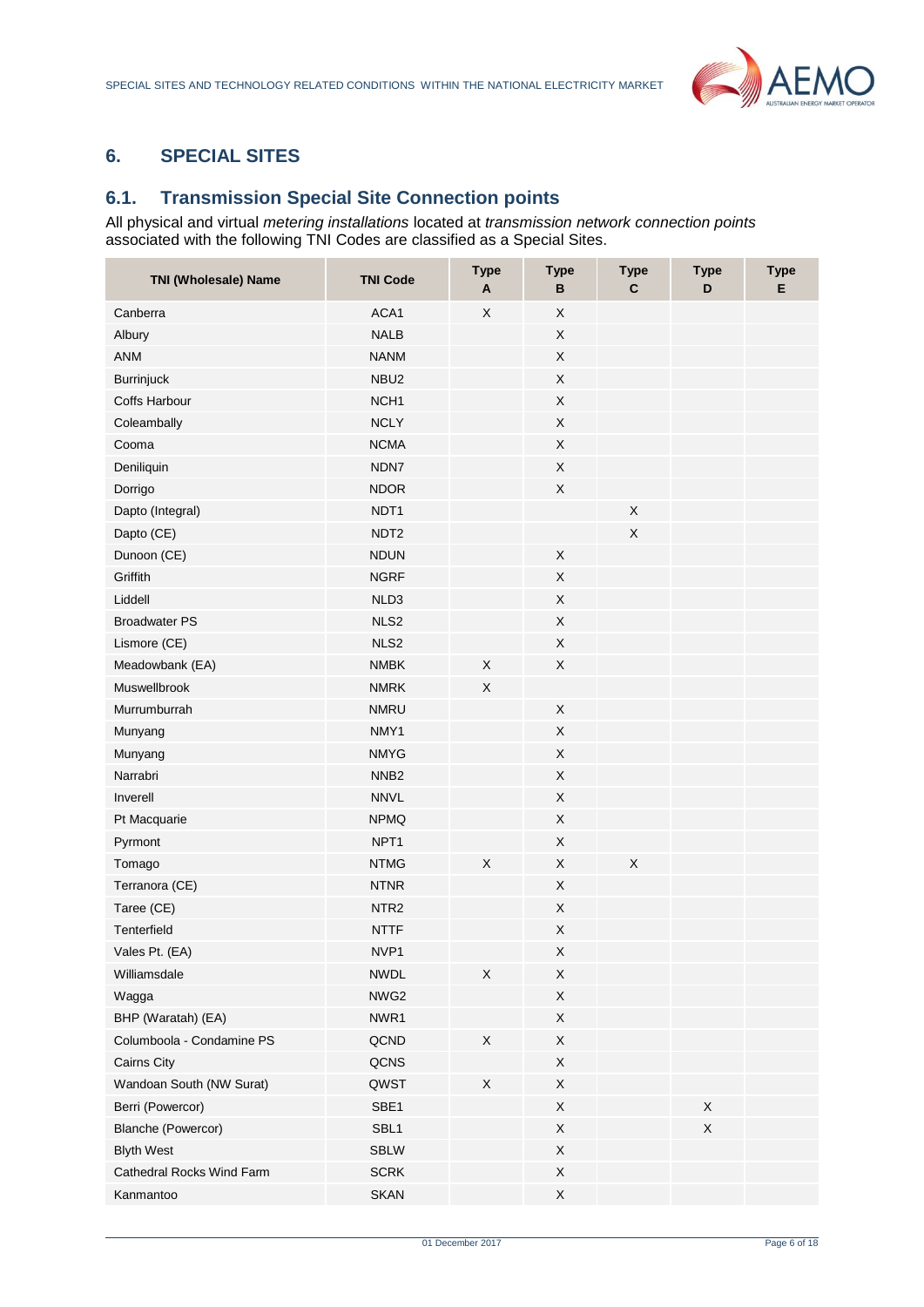

| <b>TNI (Wholesale) Name</b>         | <b>TNI Code</b>  | <b>Type</b><br>A | <b>Type</b><br>в | <b>Type</b><br>C | <b>Type</b><br>D | <b>Type</b><br>Е |
|-------------------------------------|------------------|------------------|------------------|------------------|------------------|------------------|
| Leigh Creek                         | <b>SLCC</b>      |                  | X                |                  |                  |                  |
| Leigh Creek South                   | <b>SLCS</b>      |                  | X                |                  |                  |                  |
| Mannum - Adelaide Pipeline 1        | SMA1             |                  | X                |                  |                  |                  |
| Mannum - Adelaide Pipeline 2        | SMA <sub>2</sub> |                  | $\mathsf X$      |                  |                  |                  |
| Mannum - Adelaide Pipeline 3        | SMA3             |                  | X                |                  |                  |                  |
| Murray Bridge - Hahndorf Pipeline 1 | SMH1             |                  | $\mathsf X$      |                  |                  |                  |
| Murray Bridge - Hahndorf Pipeline 2 | SMH <sub>2</sub> |                  | X                |                  |                  |                  |
| Murray Bridge - Hahndorf Pipeline 3 | SMH <sub>3</sub> |                  | X                |                  |                  |                  |
| Millbrook                           | <b>SMLB</b>      |                  | $\sf X$          |                  |                  |                  |
| Morgan to Whyalla Pumping Station   | SMW <sub>2</sub> | X                | X                |                  |                  |                  |
| Woomera                             | <b>SWMA</b>      |                  | X                |                  |                  |                  |
| Newton                              | TNT3             |                  | $\mathsf X$      |                  |                  |                  |
| Lemonthyme                          | TSH1             |                  | X                |                  |                  |                  |
| Wilmot11                            | TSH1             |                  | X                |                  |                  |                  |
| Alcoa Portland                      | <b>VAPD</b>      |                  | X                |                  |                  |                  |
| Altona                              | <b>VATS</b>      | X                |                  | X                |                  |                  |
| <b>Ballarat</b>                     | <b>VBAT</b>      | X                |                  | X                |                  |                  |
| Bendigo                             | VBE2             | X                |                  | $\sf X$          |                  |                  |
| Bendigo                             | VBE6             | X                |                  | X                |                  |                  |
| Brooklyn (Jemena)                   | VBL <sub>2</sub> | X                | $\sf X$          | $\sf X$          |                  |                  |
| Brooklyn (Powercor)                 | VBL3             | X                | X                | X                |                  |                  |
| Brooklyn (Jemena)                   | VBL6             | X                | X                | X                |                  |                  |
| Brooklyn (Powercor)                 | VBL7             | X                | X                | X                |                  |                  |
| Brunswick (Citipower)               | VBT <sub>2</sub> | X                | X                | X                |                  |                  |
| Brunswick (Jemena)                  | <b>VBTS</b>      | X                | X                | X                |                  |                  |
| Cranbourne 220                      | VCB <sub>2</sub> |                  | X                |                  |                  |                  |
| Cranbourne (UE)                     | VCB5             | X                |                  | X                |                  |                  |
| Cranbourne (SPI Electricity)        | <b>VCBT</b>      | X                |                  | X                |                  |                  |
| East Rowville (SPI Electricity)     | VER <sub>2</sub> | Χ                | Χ                | X                |                  |                  |
| East Rowville (UE)                  | <b>VERT</b>      | х                | X                | X                |                  |                  |
| Fishermens Bend (Powercor)          | VFB2             | X                |                  | $\mathsf X$      |                  |                  |
| Fishermens Bend (Citipower)         | <b>VFBT</b>      | X                |                  | X                |                  |                  |
| Fosterville                         | <b>VFVT</b>      |                  | X                |                  |                  |                  |
| Glenrowan                           | <b>VGNT</b>      | X                |                  | $\mathsf X$      |                  |                  |
| Geelong                             | VGT6             | X                |                  | Χ                |                  |                  |
| Horsham                             | <b>VHOT</b>      | X                |                  | X                |                  |                  |
| Heatherton                          | <b>VHTS</b>      | X                |                  | X                |                  |                  |
| <b>BHP Western Port</b>             | VJLA             |                  | X                |                  |                  |                  |
| Kerang                              | VKG2             | $\mathsf X$      | $\mathsf X$      | X                |                  |                  |
| Kerang                              | VKG6             | X                |                  | Χ                |                  |                  |
| Keilor (Jemena)                     | VKT <sub>2</sub> | X                | X                | X                |                  |                  |
| Keilor (POWERCOR)                   | <b>VKTS</b>      | X                | $\mathsf X$      | X                |                  |                  |
| Mt Beauty                           | <b>VMBT</b>      | X                |                  | Χ                |                  |                  |
| Malvern                             | VMT <sub>2</sub> | X                |                  | X                |                  |                  |
| Malvern                             | VMT6             | $\mathsf X$      |                  | X                |                  |                  |
| Pt Henry                            | <b>VPTH</b>      |                  | X                |                  |                  |                  |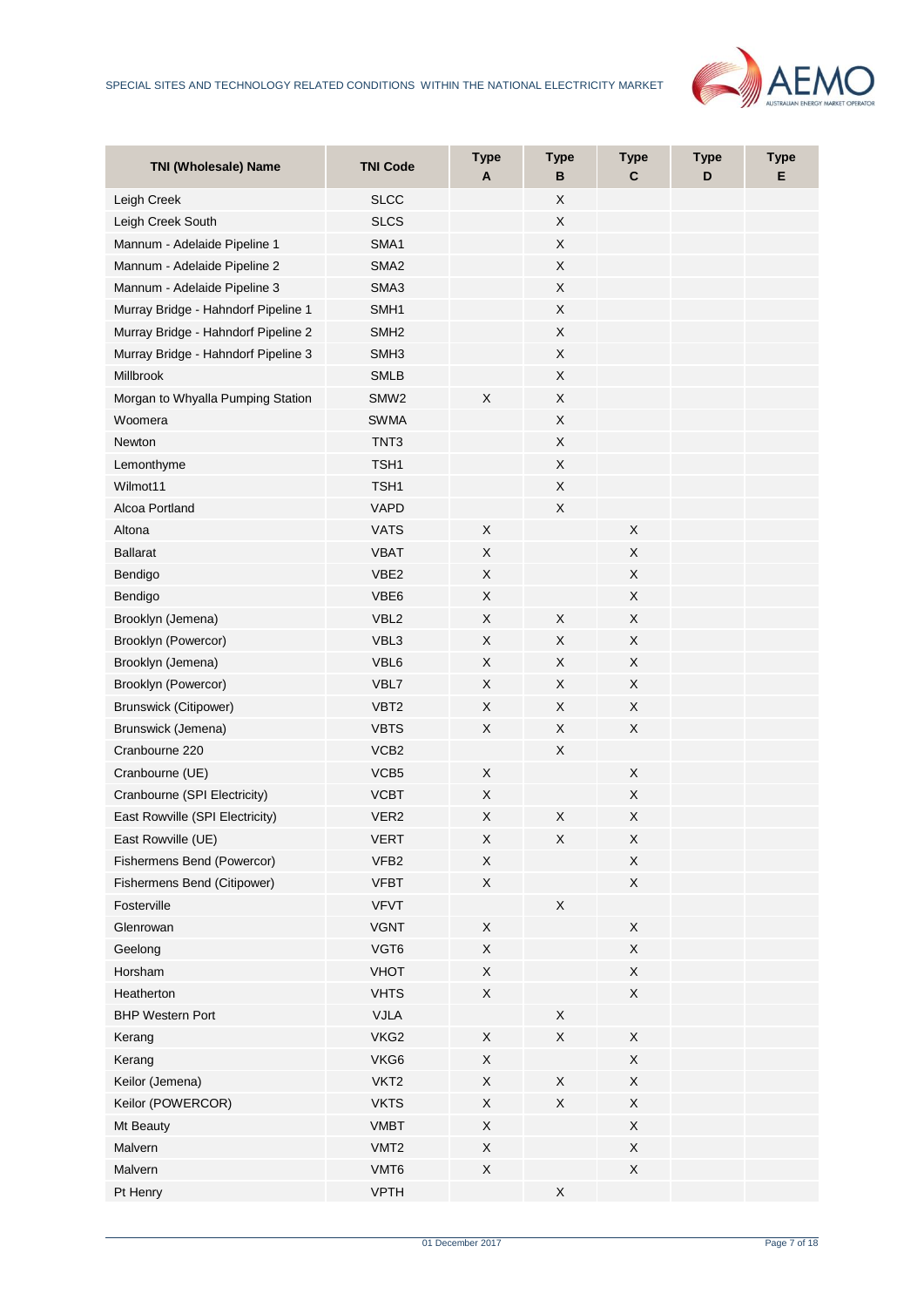

| <b>TNI (Wholesale) Name</b>    | <b>TNI Code</b>  | <b>Type</b><br>A | <b>Type</b><br>B | <b>Type</b><br>$\mathbf{C}$ | <b>Type</b><br>D | <b>Type</b><br>E |
|--------------------------------|------------------|------------------|------------------|-----------------------------|------------------|------------------|
| <b>Red Cliffs</b>              | VRC6             | X                | X                | X                           |                  |                  |
| Red Cliffs (CE)                | <b>VRCA</b>      | X                | X                | X                           | $\mathsf X$      |                  |
| Richmond                       | VRT <sub>2</sub> | X                |                  | X                           |                  |                  |
| Richmond (UE)                  | VRT6             | X                | X                | X                           |                  |                  |
| Richmond (CITIPOWER)           | VRT7             | X                | X                | X                           |                  |                  |
| Ringwood (UE)                  | VRW <sub>2</sub> | X                | X                | X                           |                  |                  |
| Ringwood (SPI Electricity)     | VRW3             | X                | X                | X                           |                  |                  |
| Ringwood (UE)                  | VRW6             | X                | X                | X                           |                  |                  |
| Ringwood (SPI Electricity)     | VRW7             | X                | X                | X                           |                  |                  |
| Shepparton                     | <b>VSHT</b>      | X                | X                | X                           |                  |                  |
| <b>Tatura</b>                  | <b>VSHT</b>      | X                | X                | X                           |                  |                  |
| South Morang (Jemena)          | VSM6             |                  | X                |                             |                  |                  |
| South Morang (SPI Electricity) | <b>VSMT</b>      |                  | X                |                             |                  |                  |
| Springvale (UE)                | VSV <sub>2</sub> | X                | $\mathsf X$      | X                           |                  |                  |
| Springvale (CITIPOWER)         | <b>VSVT</b>      | X                | X                | X                           |                  |                  |
| Tyabb                          | <b>VTBT</b>      | X                | X                | X                           |                  |                  |
| Terang                         | <b>VTGT</b>      | X                | X                | X                           |                  |                  |
| Templestowe (CITIPOWER)        | VTS2             | X                | X                | X                           |                  |                  |
| Templestowe (SPI Electricity)  | VTS3             | $\times$         | $\times$         | X                           |                  |                  |
| Templestowe (UE)               | VTS4             | X                | X                | X                           |                  |                  |
| Templestowe (Jemena)           | <b>VTST</b>      | X                | X                | X                           |                  |                  |
| Thomastown (SPI Electricity)   | VTT <sub>2</sub> | X                | X                | X                           |                  |                  |
| Thomastown (Jemena)            | <b>VTTS</b>      | X                | X                | X                           |                  |                  |
| Wemen                          | <b>VWET</b>      | X                | X                | X                           |                  |                  |
| West Melbourne                 | VWM <sub>2</sub> | X                | X                | X                           |                  |                  |
| West Melbourne (Jemena)        | VWM6             | X                | X                | X                           |                  |                  |
| West Melbourne (CITIPOWER)     | VWM7             | X                | X                | X                           |                  |                  |
| Wodonga                        | VWO <sub>6</sub> | $\sf X$          | $\mathsf X$      | $\sf X$                     |                  |                  |
| Yallourn                       | VYP <sub>1</sub> | X                | X                | Χ                           |                  |                  |

# <span id="page-7-0"></span>**6.2. Interconnector Special Site Connection Points**

All physical and virtual *metering installations* located at *transmission network connection points* associated with the following TNI Codes relating to *interconnectors* are classified as Special Sites.

| <b>Interconnector Name</b>                   | <b>TNI Code</b>  | <b>Type</b><br>A | <b>Type</b><br>B | <b>Type</b><br>С | Type<br>D | Type<br>Е |
|----------------------------------------------|------------------|------------------|------------------|------------------|-----------|-----------|
| Dumaresq to Buli Creek                       | <b>NROD</b>      |                  |                  |                  |           | X         |
| Monash                                       | <b>MNSH</b>      |                  |                  |                  |           | X         |
| Mudgeeraba to Terranora                      | NRQ <sub>2</sub> |                  |                  |                  |           | X         |
| SESS to Heywood                              | <b>VRSA</b>      |                  |                  |                  |           | X         |
| South East SS                                | <b>SESS</b>      |                  |                  |                  |           | X         |
| Wodonga to Red Cliffs, Murray and<br>Guthega | <b>VRNS</b>      | X                | X                |                  |           | X         |
| Murraylink Interconnector                    | VRS <sub>2</sub> |                  |                  |                  |           | X         |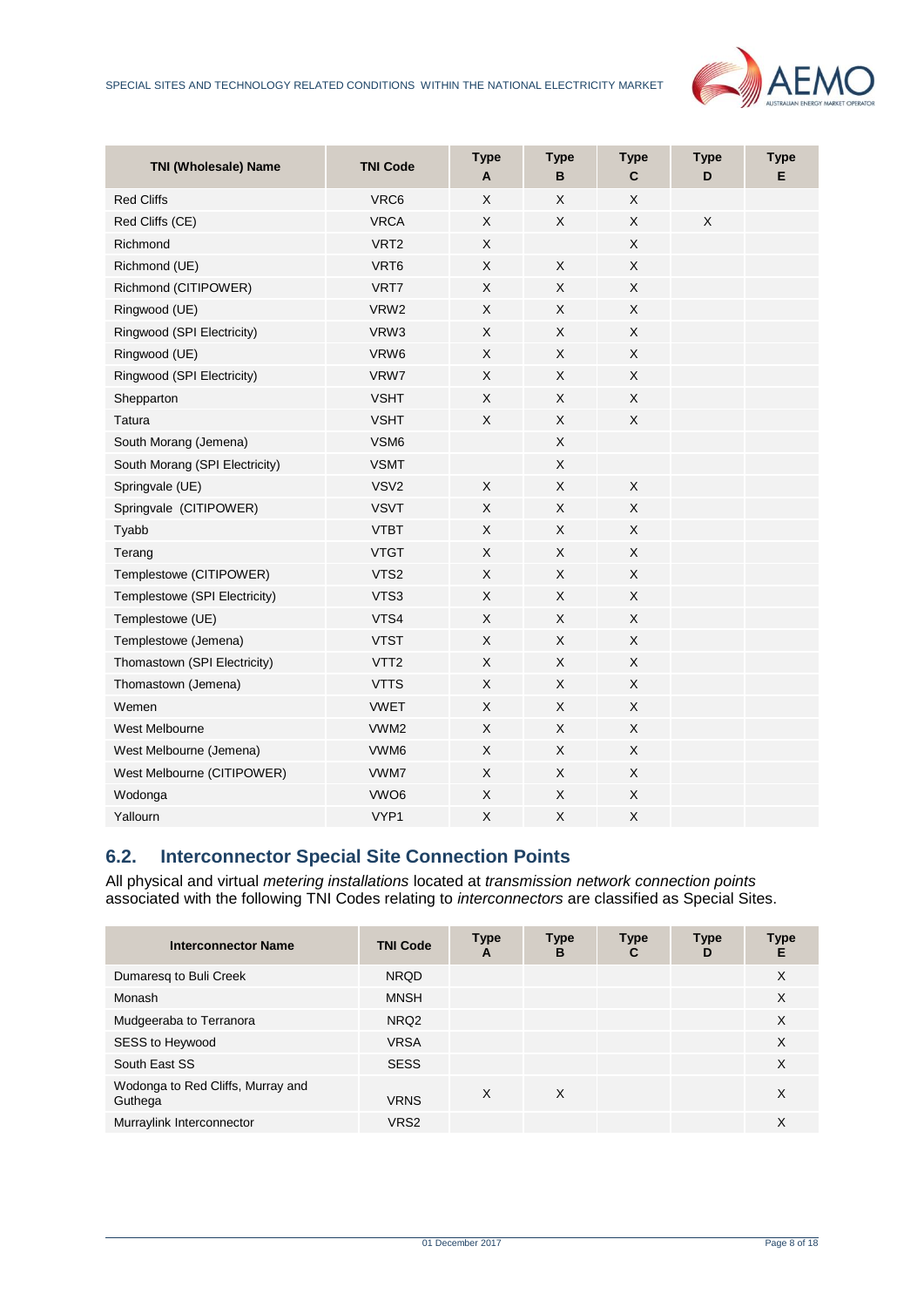

# <span id="page-8-0"></span>**6.3. Generator Special Site Connection Points**

All physical and virtual *metering installations* relating to market *generation connection points* associated with the following Connection Point IDs are classified as Special Sites.

| <b>Generator Name</b>                       | <b>Connection</b><br><b>Point ID</b> | <b>TNI</b><br>code | <b>Type</b><br>A | <b>Type</b><br>в | <b>Type</b><br>С | <b>Type</b><br>D | <b>Type</b><br>Е |
|---------------------------------------------|--------------------------------------|--------------------|------------------|------------------|------------------|------------------|------------------|
| Awaba Renewable Energy Facility             | NNEW <sub>2</sub>                    | <b>NNEW</b>        |                  | X                |                  |                  |                  |
| <b>Blowering</b>                            | NBLW8                                | <b>NBLW</b>        |                  | X                |                  |                  |                  |
| <b>Blowering</b>                            | NBLW8                                | <b>NBLW</b>        |                  | X                |                  |                  |                  |
| <b>Blowering Ancillary Services</b>         | NBLW1                                | <b>NBLW</b>        |                  | X                |                  |                  |                  |
| <b>Brown Mountain</b>                       | NCMA1                                | <b>NCMA</b>        |                  | X                |                  |                  |                  |
| <b>Burrinjuck</b>                           | <b>NBUK</b>                          | <b>NBUK</b>        |                  | X                |                  |                  |                  |
| Capital Wind Farm                           | NCWf1R                               | <b>NCWF</b>        |                  | X                |                  |                  |                  |
| Colongra PS Unit 1                          | NCLG1D                               | <b>NCLG</b>        |                  | X                |                  |                  |                  |
| Colongra PS Unit 2                          | NCLG2D                               | <b>NCLG</b>        |                  | X                |                  |                  |                  |
| Colongra PS Unit 3                          | NCLG3D                               | <b>NCLG</b>        |                  | X                |                  |                  |                  |
| Colongra PS Unit 4                          | NCLG4D                               | <b>NCLG</b>        |                  | X                |                  |                  |                  |
| Guthega                                     | <b>NGUT</b>                          | <b>NGUT</b>        | X                |                  | X                |                  |                  |
| Guthega                                     | NGUT8                                | <b>NGUT</b>        | X                |                  | X                |                  |                  |
| Jindabyne Generator                         | NCMA <sub>2</sub>                    | <b>NCMA</b>        |                  | X                |                  |                  |                  |
| Liddell PS Load                             | <b>NLDPL</b>                         | <b>NLDP</b>        |                  | X                |                  |                  |                  |
| Liddell PS Unit 1                           | NLDP1                                | <b>NLDP</b>        |                  | X                |                  |                  |                  |
| Liddell PS Unit 2                           | NLDP <sub>2</sub>                    | <b>NLDP</b>        |                  | X                |                  |                  |                  |
| Liddell PS Unit 3                           | NLDP3                                | <b>NLDP</b>        |                  | X                |                  |                  |                  |
| Liddell PS Unit 4                           | NLDP4                                | <b>NLDP</b>        |                  | X                |                  |                  |                  |
| Lower Tumut Ancillary Services 2<br>(pumps) | NLTS3                                | <b>NLTS</b>        |                  | X                |                  |                  |                  |
| Lower Tumut [1]                             | NLTS8                                | <b>NLTS</b>        | X                |                  | X                |                  |                  |
| <b>Teralba Power Station</b>                | NNEW1                                | <b>NNEW</b>        |                  | X                |                  |                  |                  |
| Tomago 1                                    | NTMG1                                | <b>NTMG</b>        | X                | X                | Χ                |                  |                  |
| Tomago 2                                    | NTMG2                                | <b>NTMG</b>        | X                | X                | X                |                  |                  |
| Tomago 3                                    | NTMG3                                | <b>NTMG</b>        | X                | X                | X                |                  |                  |
| <b>Upper Tumut</b>                          | <b>NUTS</b>                          | <b>NUTS</b>        | X                |                  | X                |                  |                  |
| <b>Upper Tumut</b>                          | NUTS8                                | <b>NUTS</b>        | X                |                  | X                |                  |                  |
| Vales Point PS Load                         | <b>NVPPL</b>                         | <b>NVPP</b>        |                  | X                |                  |                  |                  |
| Vales Point PS Unit 5                       | NVPP <sub>5</sub>                    | <b>NVPP</b>        |                  | X                |                  |                  |                  |
| Vales Point PS Unit 6                       | NVPP6                                | <b>NVPP</b>        |                  | X                |                  |                  |                  |
| <b>Woodland Wind Farm</b>                   | NCWF2W                               | <b>NCWF</b>        |                  | X                |                  |                  |                  |
| Condamine PS                                | QCND1C                               | QCND               | X                | $\mathsf X$      |                  |                  |                  |
| Mt Stuart PS Unit 1                         | QMSP1                                | QMSP               |                  | X                |                  |                  |                  |
| Mt Stuart PS Unit 2                         | QMSP2                                | QMSP               |                  | X                |                  |                  |                  |
| Mt Stuart PS Unit 3                         | QMSP3M                               | QMSP               |                  | X                |                  |                  |                  |
| Oakey PS Unit 1                             | QOKY1                                | QOKY               |                  | X                |                  |                  |                  |
| Oakey PS Unit 2                             | QOKY2                                | QOKY               |                  | X                |                  |                  |                  |
| Yabulu PS                                   | QTYP                                 | QTYP               |                  | X                |                  |                  |                  |
| Snowtown Wind Farm Stage 2 -<br>North       | SBLWS1                               | <b>SBLW</b>        |                  | X                |                  |                  |                  |
| Snowtown Wind Farm Stage 2 -<br>South       | SBLWS2                               | <b>SBLW</b>        |                  | X                |                  |                  |                  |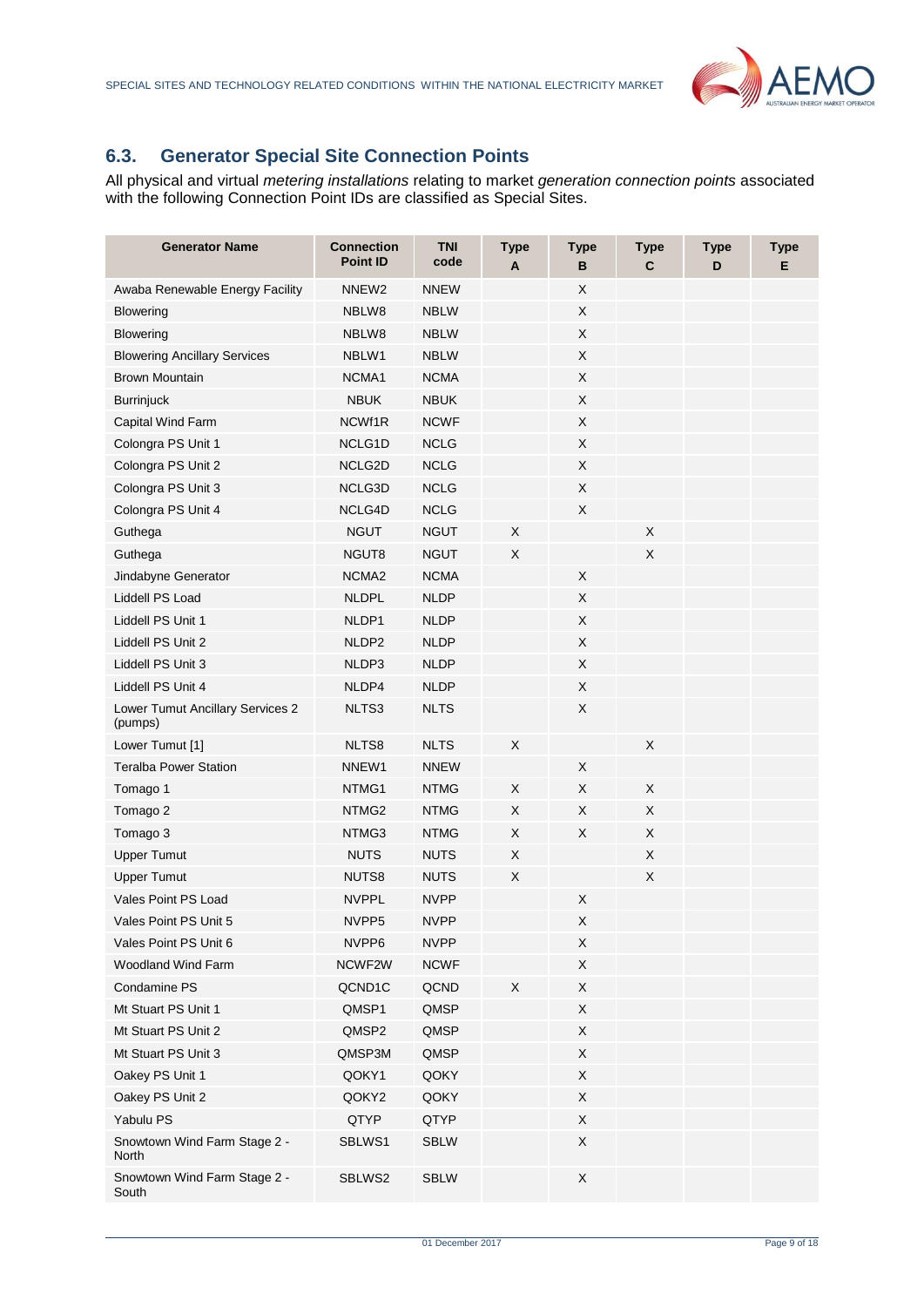

| <b>Generator Name</b>          | <b>Connection</b><br><b>Point ID</b> | <b>TNI</b><br>code | <b>Type</b><br>A | <b>Type</b><br>в          | <b>Type</b><br>C | <b>Type</b><br>D | <b>Type</b><br>E. |
|--------------------------------|--------------------------------------|--------------------|------------------|---------------------------|------------------|------------------|-------------------|
| Dry Creek PS Unit 1            | SDCA1                                | <b>SDPS</b>        |                  | X                         |                  |                  |                   |
| Dry Creek PS Unit 2            | SDCA <sub>2</sub>                    | <b>SDPS</b>        |                  | X                         |                  |                  |                   |
| Dry Creek PS Unit 3            | SDCA3                                | <b>SDPS</b>        |                  | X                         |                  |                  |                   |
| Hallet Brown Hill Wind Farm    | SHPS2W                               | <b>SHPS</b>        |                  | X                         |                  |                  |                   |
| <b>Hallet PS</b>               | SHPS1                                | <b>SHPS</b>        |                  | X                         |                  |                  |                   |
| Lake Bonney Wind Farm Stage 2B | SMAY3W                               | <b>SMAY</b>        |                  | X                         |                  |                  |                   |
| Lake Bonney Wind Farm Stage 3  | SMAY4A                               | <b>SMAY</b>        |                  | X                         |                  |                  |                   |
| Northern PS Unit 1             | SNPA1                                | <b>SNPS</b>        |                  | X                         |                  |                  |                   |
| Northern PS Unit 2             | SNPA <sub>2</sub>                    | <b>SNPS</b>        |                  | X                         |                  |                  |                   |
| Port Lincoln                   | <b>SPLN</b>                          | <b>SPLN</b>        |                  | X                         |                  |                  |                   |
| Torrens Island PS A Unit 1     | STSA1                                | <b>STPS</b>        |                  | X                         |                  |                  |                   |
| Torrens Island PS A Unit 2     | STSA <sub>2</sub>                    | <b>STPS</b>        |                  | X                         |                  |                  |                   |
| Torrens Island PS A Unit 3     | STSA3                                | <b>STPS</b>        |                  | X                         |                  |                  |                   |
| Torrens Island PS A Unit 4     | STSA4                                | <b>STPS</b>        |                  | X                         |                  |                  |                   |
| Torrens Island PS B Unit 1     | STSB1                                | <b>STPS</b>        |                  | X                         |                  |                  |                   |
| Torrens Island PS B Unit 2     | STSB <sub>2</sub>                    | <b>STPS</b>        |                  | X                         |                  |                  |                   |
| Torrens Island PS B Unit 3     | STSB <sub>3</sub>                    | <b>STPS</b>        |                  | X                         |                  |                  |                   |
| Torrens Island PS B Unit 4     | STSB4                                | <b>STPS</b>        |                  | X                         |                  |                  |                   |
| Torrens Island PS Load         | <b>STSYL</b>                         | <b>STPS</b>        |                  | X                         |                  |                  |                   |
| Cethana                        | TCE <sub>11</sub>                    | TCE <sub>1</sub>   |                  | X                         |                  |                  |                   |
| Devils gate                    | TDG11                                | TDG1               |                  | X                         |                  |                  |                   |
| Fisher[4]                      | <b>TFI11</b>                         | TF <sub>11</sub>   |                  | X                         |                  |                  |                   |
| Gordon                         | <b>TGO11</b>                         | TGO <sub>1</sub>   |                  | X                         |                  |                  |                   |
| Liapootah10                    | <b>TLI11</b>                         | TLI1               |                  | X                         | X                |                  |                   |
| Mackintosh                     | TMA11                                | TMA1               |                  | X                         |                  |                  |                   |
| Paloona                        | <b>TPA11</b>                         | TPA1               |                  | X                         |                  |                  |                   |
| Poatina                        | TPM11                                | TPM1               |                  | X                         |                  |                  |                   |
| Poatina                        | <b>TPM21</b>                         | TPM <sub>2</sub>   |                  | X                         |                  |                  |                   |
| Reece No.1                     | TRCA1                                | TRCA               |                  | X                         |                  |                  |                   |
| Reece No.2                     | TRCB1                                | <b>TRCB</b>        |                  | X                         |                  |                  |                   |
| Tarraleah                      | TTA11                                | TTA1               |                  | X                         |                  |                  |                   |
| Trevallyn                      | <b>TTR11</b>                         | TTR <sub>1</sub>   |                  | X                         |                  |                  |                   |
| Tribute                        | <b>TTI11</b>                         | TTI1               |                  | $\boldsymbol{\mathsf{X}}$ |                  |                  |                   |
| Tungatinah                     | <b>TTU11</b>                         | TTU1               |                  | X                         |                  |                  |                   |
| Wayatinah                      | TWY2                                 | TWY2               |                  | X                         |                  |                  |                   |
| Wayatinah10                    | <b>TLI11</b>                         | TLI1               |                  | $\mathsf X$               |                  |                  |                   |
| Banimboola                     | VDPS2                                | <b>VDPS</b>        |                  | X                         |                  |                  |                   |
| Bogong PS and McKay Creek PS   | VMKP1                                | <b>VT14</b>        |                  | $\mathsf X$               |                  |                  |                   |
| Dartmouth PS                   | <b>VDPS</b>                          | <b>VDPS</b>        |                  | X                         |                  |                  |                   |
| Hazelwood PS Load              | <b>VHWPL</b>                         | <b>VHWP</b>        | X                | X                         | X                |                  |                   |
| Hazelwood PS Unit 1            | VHWP1                                | <b>VHWP</b>        |                  |                           | X                |                  |                   |
| Hazelwood PS Unit 2            | VHWP2                                | <b>VHWP</b>        |                  |                           | X                |                  |                   |
| Hazelwood PS Unit 3            | VHWP3                                | <b>VHWP</b>        |                  |                           | X                |                  |                   |
| Hazelwood PS Unit 4            | VHWP4                                | <b>VHWP</b>        |                  |                           | Χ                |                  |                   |
| Hazelwood PS Unit 5            | VHWP5                                | <b>VHWP</b>        |                  |                           | X                |                  |                   |
| Hazelwood PS Unit 6            | VHWP6                                | <b>VHWP</b>        |                  |                           | X                |                  |                   |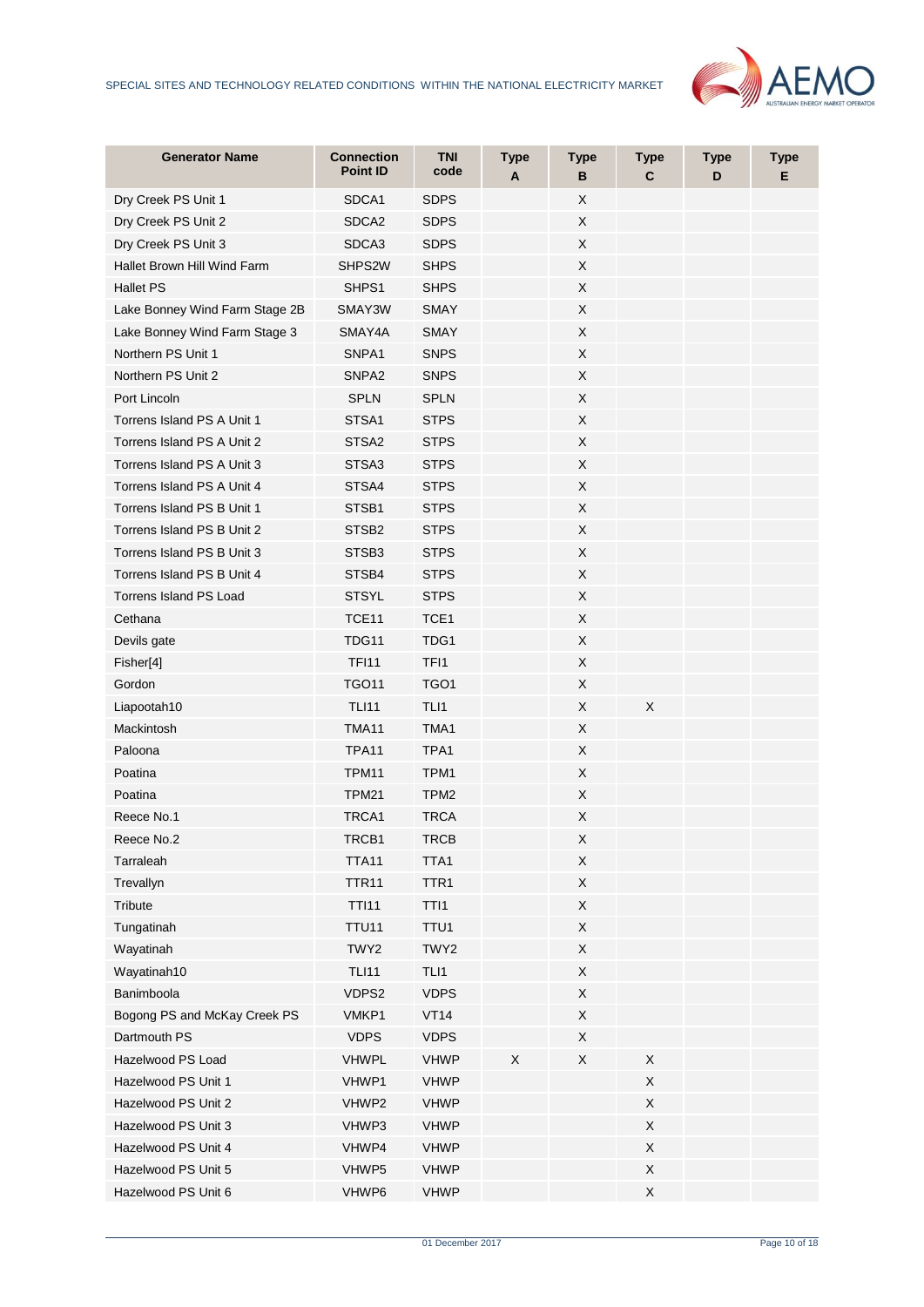

| <b>Generator Name</b>     | <b>Connection</b><br><b>Point ID</b> | <b>TNI</b><br>code | <b>Type</b><br>A | <b>Type</b><br>B | <b>Type</b><br>C | <b>Type</b><br>D | <b>Type</b><br>Е |
|---------------------------|--------------------------------------|--------------------|------------------|------------------|------------------|------------------|------------------|
| Hazelwood PS Unit 7       | VHWP7                                | <b>VHWP</b>        |                  |                  | X                |                  |                  |
| Hazelwood PS Unit 8       | VHWP8                                | <b>VHWP</b>        |                  |                  | X                |                  |                  |
| Jindabyne pump at Guthega | <b>NGJP</b>                          | <b>NGJP</b>        | X                | X                | X                |                  |                  |
| Loy Yang A PS Unit 1      | VLYP1                                | <b>VLYP</b>        |                  |                  | $\sf X$          |                  |                  |
| Loy Yang A PS Unit 2      | VLYP2                                | <b>VLYP</b>        | X                | X                | $\sf X$          |                  |                  |
| Loy Yang A PS Unit 3      | VLYP3                                | <b>VLYP</b>        | X                | X                | X                |                  |                  |
| Loy Yang A PS Unit 4      | VLYP4                                | <b>VLYP</b>        |                  |                  | X                |                  |                  |
| Morwell PS G1, 2 and 3    | VMWT1                                | <b>VMWG</b>        | $\times$         | X                | $\mathsf{X}$     |                  |                  |
| Morwell PS G4             | VMWP4                                | <b>VMWP</b>        | X                | X                | $\sf X$          |                  |                  |
| Morwell PS G5             | VMWP5                                | <b>VMWP</b>        | X                | X                | $\sf X$          |                  |                  |
| Morwell PS Load           | <b>VMWTL</b>                         | <b>VMWT</b>        | X                | X                | $\times$         |                  |                  |
| Murray                    | NMUR8                                | <b>NMUR</b>        | X                |                  | X                |                  |                  |
| Newport PS                | <b>VNPS</b>                          | <b>VNPS</b>        |                  | X                |                  |                  |                  |
| Portland DU 1             | VAPD1                                | <b>VAPD</b>        |                  | X                |                  |                  |                  |
| Portland DU 2             | VAPD <sub>2</sub>                    | <b>VAPD</b>        |                  | X                |                  |                  |                  |
| West Kiewa PS Unit 1      | VWKP1                                | <b>VWKP</b>        |                  | X                |                  |                  |                  |
| West Kiewa PS Unit 2      | VWKP2                                | <b>VWKP</b>        |                  | X                |                  |                  |                  |
| Yallourn W PS Load        | VYP2L                                | VYP <sub>2</sub>   | X                | X                | $\times$         |                  |                  |
| Yallourn W PS Unit 1      | <b>VYP21</b>                         | VYP3               | X                | X                | $\mathsf{X}$     |                  |                  |
| Yallourn W PS Unit 2      | <b>VYP22</b>                         | VYP <sub>2</sub>   | X                | X                | $\times$         |                  |                  |
| Yallourn W PS Unit 3      | VYP23                                | VYP <sub>2</sub>   | $\times$         | X                | X                |                  |                  |
| Yallourn W PS Unit 4      | VYP24                                | VYP <sub>2</sub>   | X                | X                | X                |                  |                  |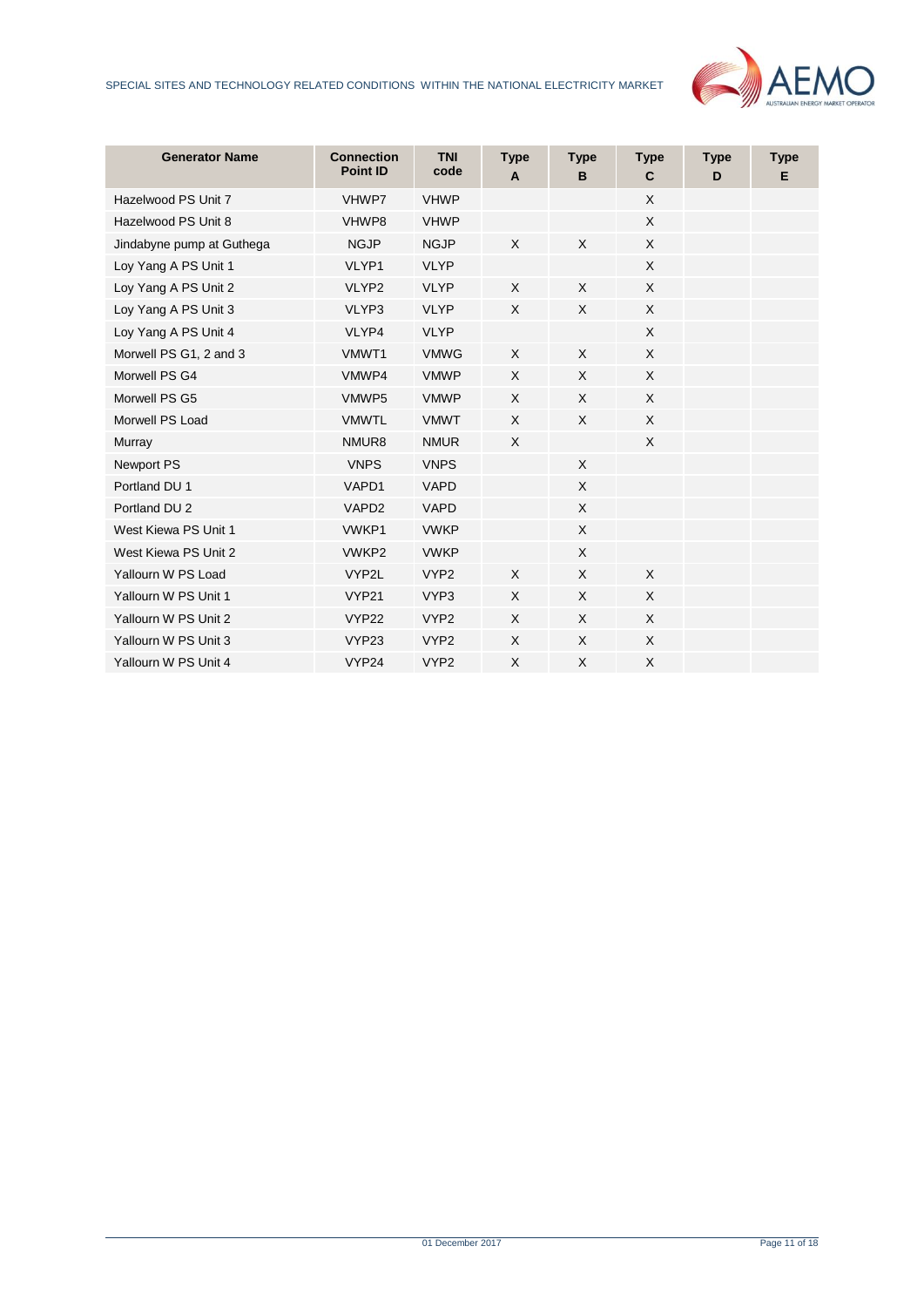

# <span id="page-11-0"></span>**APPENDIX A: EXAMPLES OF SPECIAL SITE CATEGORIES**



# <span id="page-11-1"></span>**Type A - Metrology Configuration – Example 1**

#### **Explanation:**

- (a) *Transmission network connection point(s)* feeding different LR or LNSP areas using nodal *check metering installations*. The above configuration illustrates:
	- 1. *Market connection point*s are metered with *meters* M3, M4, M5 and M6.
	- 2. The *connection points* have type 2 *metering installations*, the *check meters* being CM1 and CM<sub>2</sub>.
	- 3. Feeders via *meters* M3 and M4 are *market connection points* to FRMP 1.
	- 4. Feeders via *meters* M5 and M6 are *market connection points* to FRMP 2.
- (b) Under the above configuration, to meet the requirements under the NER and procedures under the NER:
	- 1. All *metering data* must be validated against the *check metering data* in accordance with the Metrology Procedure: Part B.
	- 2. Any *metering data* substitutions for missing or erroneous *metering data* must be undertaken in accordance with Metrology Procedure: Part B.
		- i. Validation test to be performed is  $(CM1 + CM2) = (M3 + M4 + M5 + M6)$ .
		- ii. Substitution scenario (e.g. loss of *metering data* for M5). Substitution value can be calculated from  $M5 = (CM1 + CM2 - (M3 + M4 + M6)).$

## **Note:**

• Configuration requires that only one MDP to be appointed for all of these *connection points* otherwise the validation, substitution and *metering data* calculations are not able to be effectively undertaken for FRMP1 and FRMP2 *market loads*.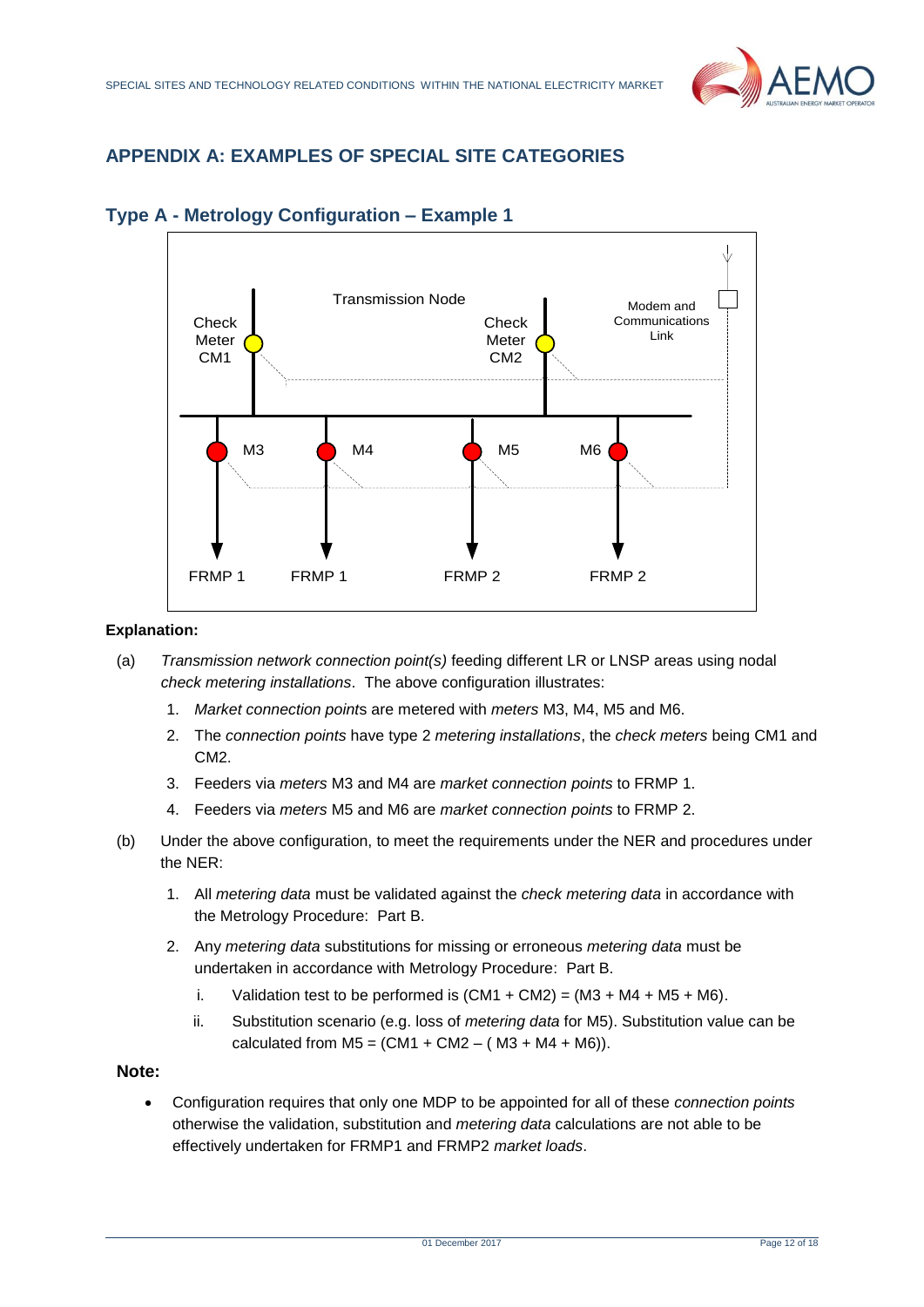



# <span id="page-12-0"></span>**Type A - Metrology Configuration - Example 2**

#### **Explanation:**

The above configuration illustrates:

- 1. Generator 1 is a *market connection point* with AEMO. The *metering installation* is a type 1 or type 2 for Generator 1 *connection point*. *Meters* installed are M1 and *check meter* CM1.
- 2. Subsequent to Generator 1's registration, Generator 2 is registered and also has a type 1 or type 2 *metering installation* but *metering* for Generator 2 is located downstream of Generator 1's *metering*.
- 3. Both Generators 1 & 2 have *connection point*s at the same physical point but the metrology is complex.
- 4. The installed metrologies for the Generators are physically separated from each another.
- 5. The *Market Participants* for the Generators may be different.
- 6. All *metering data* must be validated and substituted against the *check metering data* and in accordance with Metrology Procedure: Part B:
	- i. Validations test to be performed are  $CM1 = M1$  and  $CM2 = M2$ .
	- ii. Substitutions To enable any accurate substitutions for Generator 1, both sets of *metering data* are required.
	- iii. *Settlements energy* for (FRMP 2) Generator 2 = M2 *energy.*
	- iv. *Settlements energy* for (FRMP 1) Generator 1 = Log M3 = (M1 M2).
	- **Note:**
		- Configuration requires that only one MDP be appointed for these *connection points,* otherwise the *metering data* collection, validation and substitution is not able to be effectively undertaken.
		- Correct calculation of FRMP1 *energy* is not able to be achieved effectively unless there is a single MDP for both *connection point*s.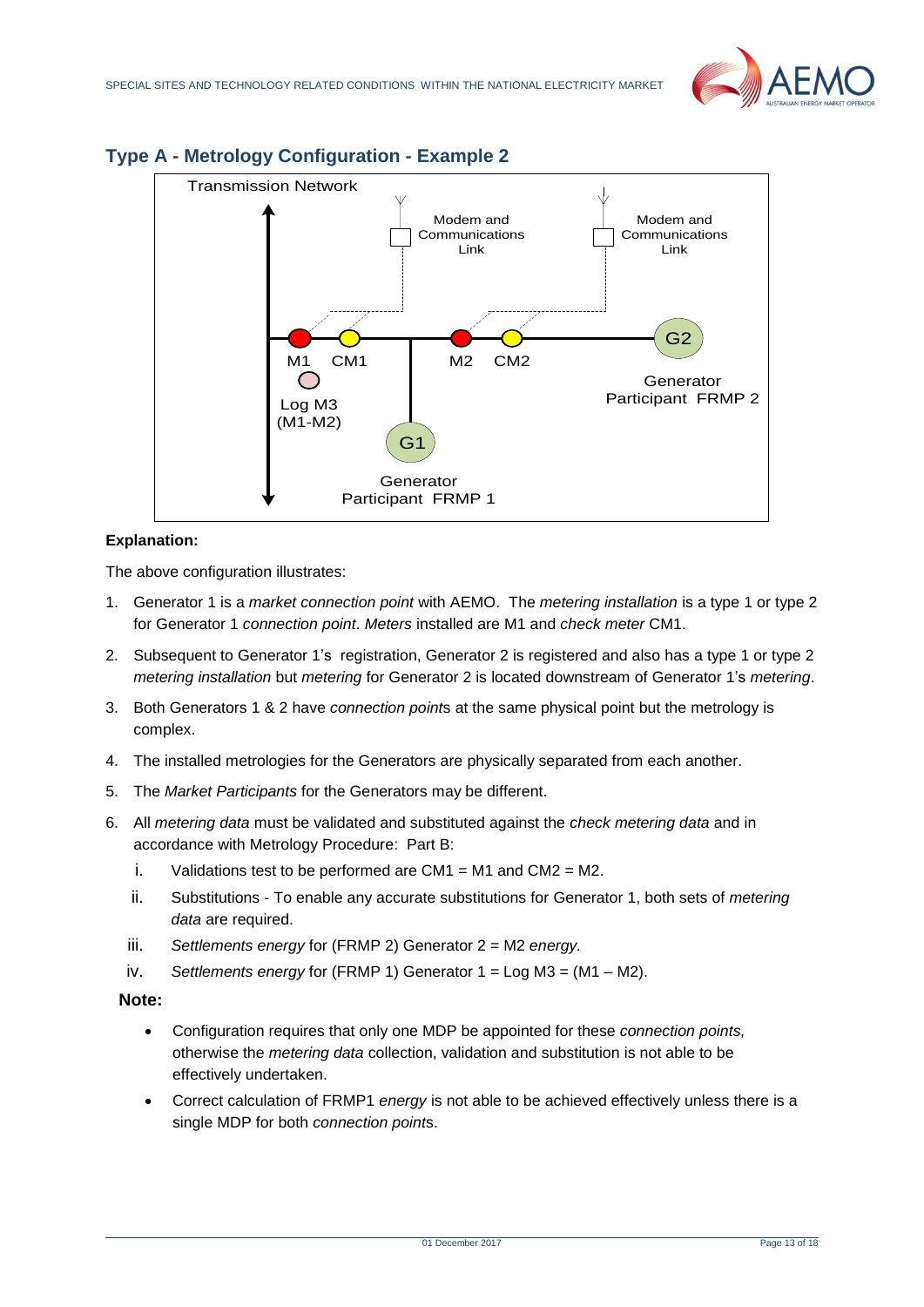

<span id="page-13-0"></span>



# **Explanation:**

*Market connection point* where constraints exist for the *metering* to be located at the *connection point*. The above configuration illustrates:

- 1. *Metering point* is **not** at the *market connection point* and is located on the other side of *transformer*.
	- i. *Metering point* has *meter* M1.
	- ii. *Connection point* has logical *meter* 'Log M2'.
- 2. Logical *meter* 'Log M2' is the *energy* measured by M1 corrected for *transformer* losses.

An example calculation would be:

# **Log M2 = M1 ± [ t x (MVA load<sup>2</sup> x (Vr/Va) <sup>2</sup> / Rated MVA<sup>2</sup> ) x CuLoss + FeLoss / t ]**

Where:

MVA load = calculated from the kWh and kVarh *interval metering data*

e.g. MVA load<sup>2</sup> = ((E1/1000)<sup>2</sup>+(Q1/1000)<sup>2</sup>)

Vr – rated *voltage* of *transformer*

Va – actual operating *voltage* in relation to tap setting of *transformer*

Rated MVA – rated MVA specification of *transformer*

Cu Loss – Rated MVA copper loss of *transformer*

Fe Loss – iron loss of *transformer*

 $t - No$  of measurement intervals per hour (e.g.  $t = 4$  for 15 min interval)

- A logical calculation to be performed for each interval of *metering data*.
- Logical equations will need 'If Then Else' statements in algorithm structure to manage effect of interval *energy* variances, constants and directional changes with import and export *energy* flows.
- This example does not apply to *embedded networks connected* to a *distribution network*.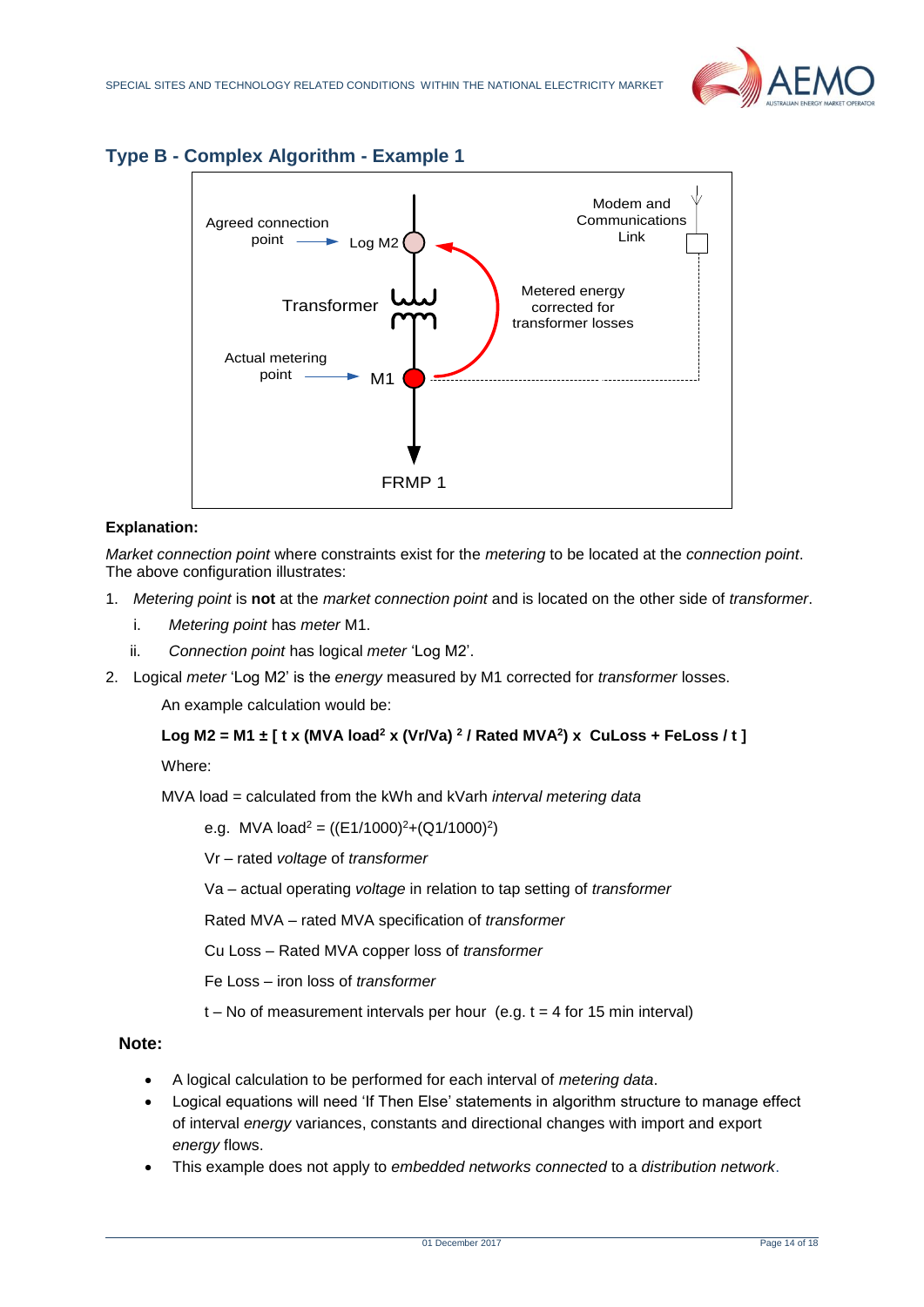

# <span id="page-14-0"></span>**Type B - Complex Algorithm – Example 2**



## **Explanation:**

A *market connection point* where constraints exist for the *metering* to be located at the *connection point*. The above configuration illustrates:

- 1. *Metering point* is not at the *market connection point* and is located at the end of the *transmission/ distribution line*.
	- i. *Metering point* has *meter* M1.
	- ii. *Connection point* has logical *meter* 'Log M2'.
- 2. Logical *meter* 'Log M2' is the *energy* measured by M1 corrected for line losses.

An example calculation would be:

**Log M2 = M1 ± [line loss]**

$$
Log M2 = M1 \pm [l^2.R.h] = ((E1^2 + Q1^2) / V^2) \times R \times t
$$

Where:

- I <sup>2</sup> calculated from the nominal line *voltage* and requisite interval kWh and kVarh *interval metering data* measurements.
- V being the nominal rated line *voltage* (kV).
- R being the line resistance in 'ohms'.
- $t No$  of measurement intervals per hour (e.g.  $t = 4$  for 15 min interval measurement).

- A logical calculation to be performed for each interval of *metering data*. Logical equations will need 'If Then Else' statements in algorithm structure to manage effect of interval *energy* variances, constants and directional changes with import and export *energy* flows.
- This example does not apply to *embedded networks connected* to a *distribution network*.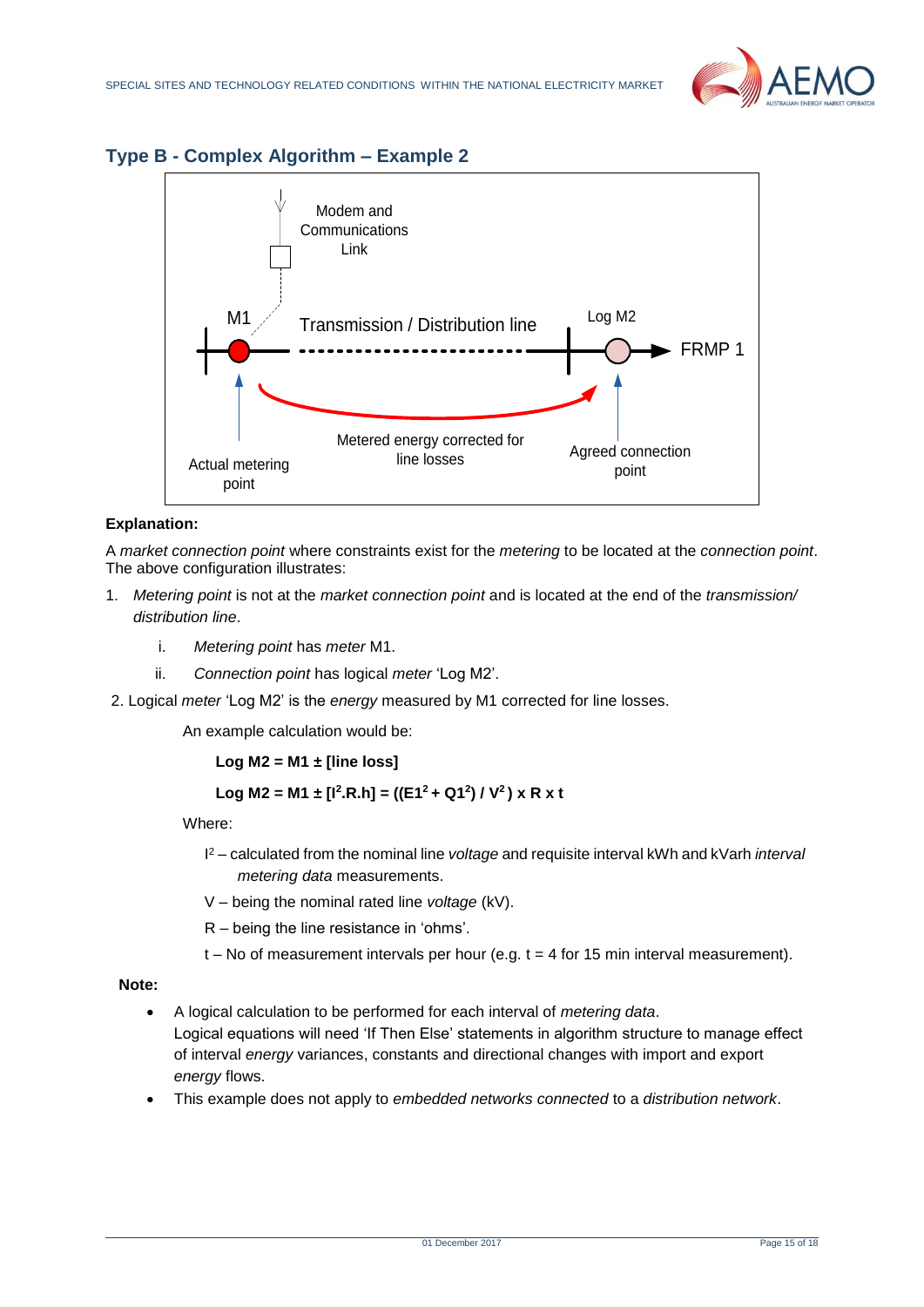



# <span id="page-15-0"></span>**Type C - Communication Configuration – Example 1**

## **Explanation:**

Multiple *transmission network connection point(s)* and *metering installations* located at a single *transmission* node on the one *communications interface*. The above configuration illustrates:

- 1. Each *market connection point* and associated *metering installations* have master and *check meters* installed.
- 2. All *meters* are configured to a single *communications interface*, therefore only one point of interface for *metering data* collection for all *connection point(s).* Configuration issues are:
	- i. One *communications interface*.
	- ii. Configuration requires data access only via the 'master' *meter* of the group.
	- iii. *Meter* passwords and access security become complex for MC and MPB.
	- iv. Resolution of communication faults become more complex for MC and MPB.
- 3. All *metering data* must be validated against the *check metering data* and in accordance with the Metrology Procedure: Part B.
- 4. Access to *metering data* has to be scheduled appropriately to ensure that congestion does not occur.

Validation test to be performed is  $(CM1 = M1)$ ..........  $(CMn = Mn)$  etc

#### **Note:**

• To avoid congestion, reduce risk and optimise *metering data* collection, it is appropriate that a single MDP is appointed for these *connection points*.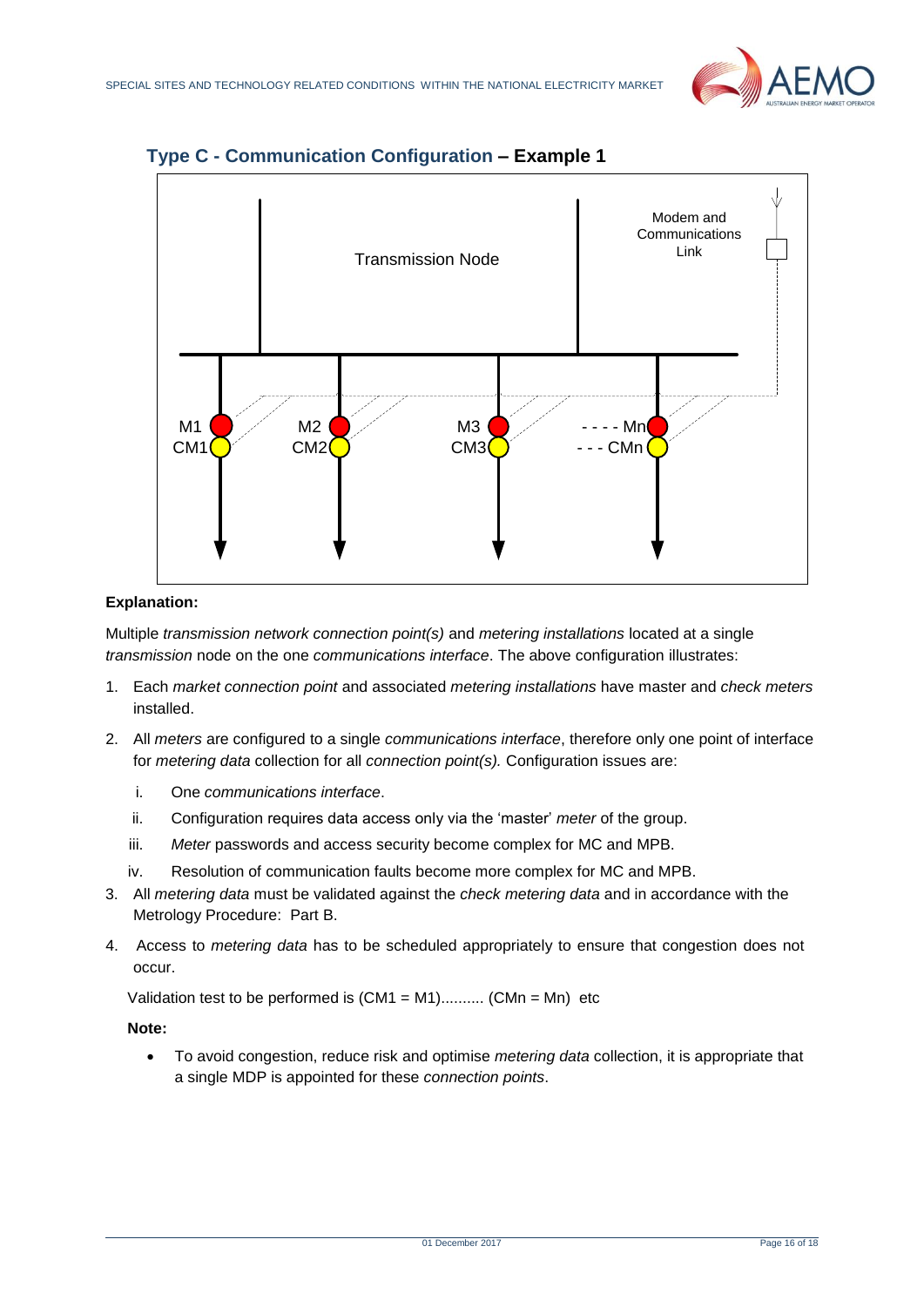![](_page_16_Picture_1.jpeg)

<span id="page-16-0"></span>![](_page_16_Figure_2.jpeg)

*Transmission network connection point(s)* feeding different LR or LNSP areas. The above configuration illustrates:

- 1. Primary *market connection point*s are metered with *meters* M1, M2, and M3.
- 2. Feeders via *meter* M1 is a *market connection point* to FRMP 1.
- 3. Feeders via *meters* M2 and M3 are *market load connection point*s to both FRMP1 and FRMP2 with a complex 'cross border' *connection*.
- 4. The *energy* to FRMP 2 metered via M4 which has its own *communications interface*.
- 5. The *energy* to FRMP 2 via the zone substation loop must be corrected/referenced back to the *transmission* node by correcting for any *transformer* and line losses.

Logical Calculations to be performed are:

FRMP 1 *energy* = M1 + M2 + M3 – Log M5

FRMP 2 *energy* = Log M5 = M4 ± **[**line and *transformer* losses from *transmission* node**]**

- Configuration requires that only 1 MDP be appointed for all of these *connection points* otherwise the substitution and *metering data* calculations cannot be otherwise effectively undertaken.
- Correct calculation of FRMP2 *energy* must be a precursor to any calculation of FRMP 1 energy within the MDP system.
- Logical equations will need 'If Then Else' statements in algorithm structure to manage interval *energy* variances and effect of import/export *energy* flow directions.
- MDP system must 'fail' calculation if any one parameter of logical is missing (not collected) or does not pass validation.